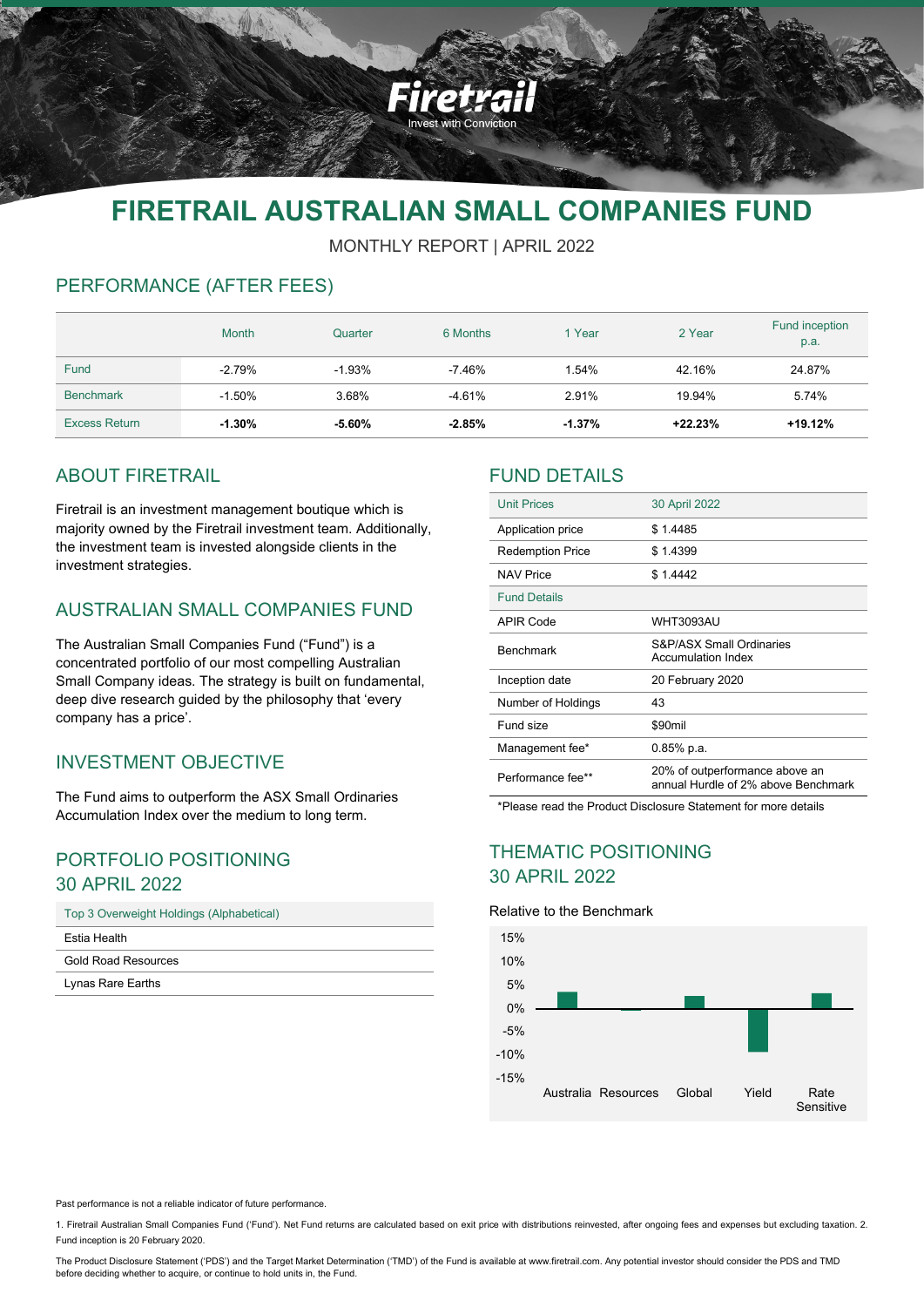# PORTFOLIO COMMENTARY

The Fund returned -2.79% for the month ending 30 April 2022, underperforming the Small Ordinaries Accumulation Index by 1.30%.

# CONTRIBUTORS TO RETURNS

Positive contributors to returns included holdings in fuels distribution and refining company Viva Energy, biopharmaceutical company Telix Pharmaceuticals and biotechnology company Aroa Biosurgery. Detractors included overweight positions in network as a service provider Megaport, rare earths producer Lynas Rare Earths and essential network service provider Service Stream.

#### **POSITIVE CONTRIBUTORS**

#### **Viva Energy**

Viva Energy outperformed in April after releasing a first quarter operational update. The update highlighted strong volumes through Viva's retail and wholesale fuels distribution businesses. Viva Energy operates one of the two remaining oil refineries in Australia and the update also flagged significant margin expansion in this business. Every U\$1/bbl of refining margin equates to approximately U\$60m of EBITDA to Viva. If current refining margins hold for the remainder of CY22, we estimate that consensus earnings forecasts will need to increase by 142%.

#### **Aroa Biosurgery**

Aroa Biosurgery outperformed in April after reporting FY22 product revenue ~10% ahead of consensus expectations. Aroa's dermal reconstruction product Myriad is now being sold into 72 hospital accounts, up from 40 accounts in Q3. Sales partner TELA Bio has also provided sales guidance of 36-55% for the next 12 months, giving us a high degree of confidence in the growth outlook.

#### **Telix Pharmaceuticals**

Telix Pharmaceuticals outperformed in April following a decline in March. Telix launched their prostate cancer imaging agent, Illucix, into the US market on the 1<sup>st</sup> of April. Telix has a distribution advantage over competitor Lantheus, given the Illucix radioisotope can be stored in generators at nuclear pharmacies. Telix's distribution partner Cardinal has over 100 nuclear pharmacies across the United States giving them greater proximity to patient dosing sites.

#### **NEGATIVE CONTRIBUTORS**

#### **Megaport**

Megaport underperformed over the month. Megaport reported 3Q FY22 revenue up 43% compared to last year which was below market expectations. The lower step-up in monthly recurring revenue (MRR) raised some concerns around the pace of Megaport's partner channel strategy ramp-up and the extent to which this may be impacting momentum in Megaport's core business. We continue to believe the medium-term growth opportunity for Megaport is significant and will be realised within a reasonable timeframe.

#### **Lynas Rare Earths**

Lynas Rare Earths underperformed during the month as rare earth prices retreated from all-time highs. Lynas reported strong 3Q production during the month. Record high production added around A\$100m to Lynas' cash position during the quarter despite significant expenditure on expansion projects. These projects will increase production by ~40% over the next 3 years to meet soaring demand from the electric vehicle and wind turbine sectors.

#### **Service Stream**

Essential networks service provider Service Stream underperformed in April on no fundamental news. We expect Service Stream will benefit from a rebound in telecommunications infrastructure spend over CY23 and continued high levels of investment in critical infrastructure, such as water and gas networks.

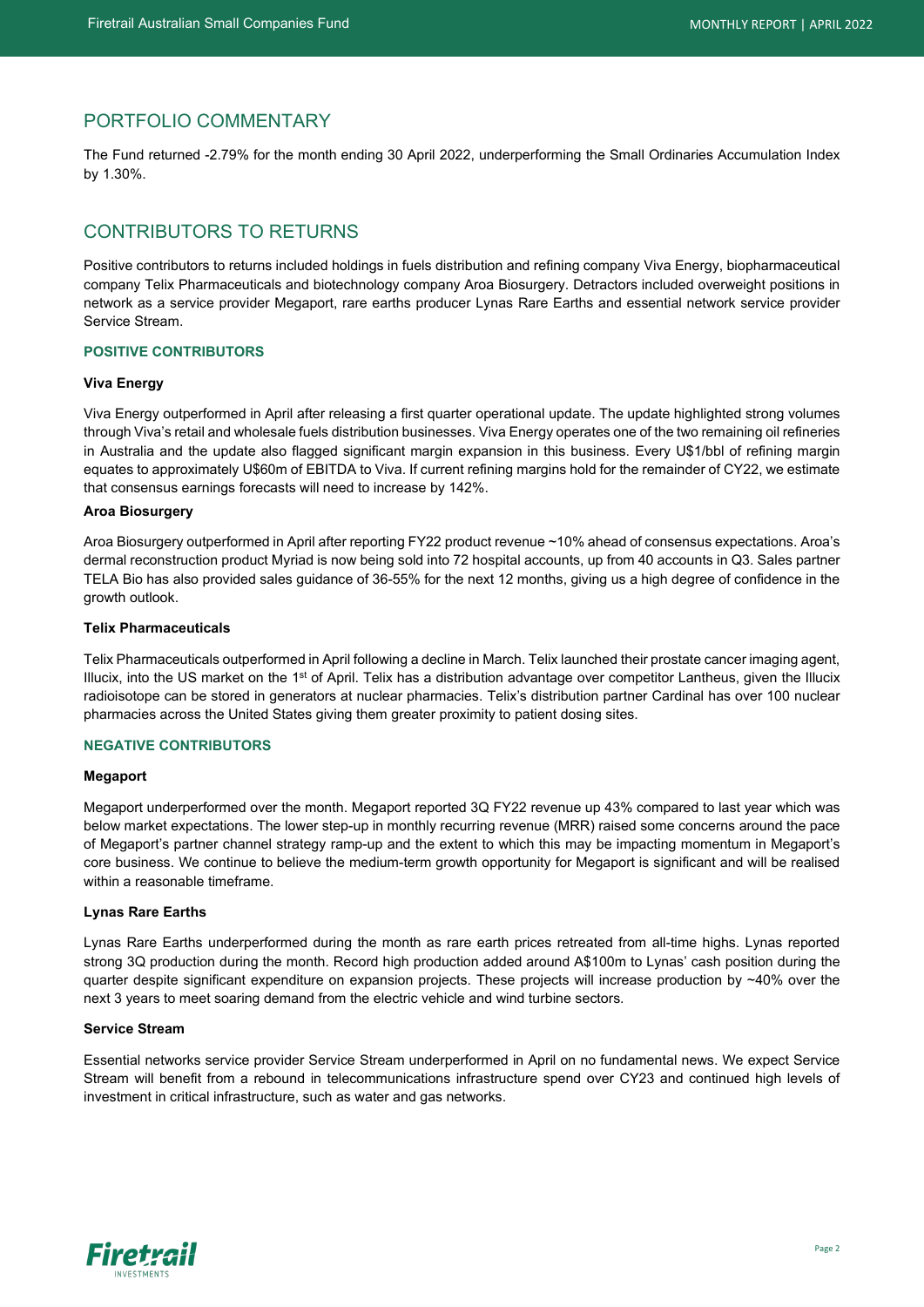# PORTFOLIO POSITIONING

Positioning can be summarised as follows:

- A concentrated portfolio with an active share of 94%
- Overweight globally exposed growth companies such as Serko, Aroa Biosurgery and Megaport
- Overweight cyclical businesses such as Pact Group, Judo Bank and oOH!Media
- Underweight property & bond proxies offset by select defensive exposures in Gold, Infrastructure & Communications

# ONE INTERESTING THING THAT HAPPENED THIS MONTH…

#### **All in the price**

Electric vehicles (EVs) have not escaped the impact of volatile commodity prices in recent times. The price differential between internal combustion engines (ICE) and EV raw materials has risen from ~US\$2,000 to ~US\$6,000, as shown in the chart below. This means Battery EV's are about to get US\$4,000 more expensive holding all else equal. The price move makes sense given critical input materials such as lithium are in short supply. The popular saying in resources goes "high prices are the cure for high prices". This will eventually hold true. High prices create the incentive for mining companies to expand production and develop new mines while also supressing demand.

During the month, both Mineral Resources and Allkem announced significant expansions to lithium production. We expect expansions such as these from well-funded, experienced producers will push raw material prices downward over the medium term. We wait to see whether high prices impact EV demand over the coming months.



 $Jul-21$ 

Apr-21

Oct-21

 $Jan-22$ 

Apr-22

**Figure 1. Following sharp increases in commodity prices, EV raw materials now cost ~140% more than traditional ICE vehicle raw materials. (US Dollars)** 



8.000

6,000

4.000

2,000

 $\mathbf 0$  $Jan-21$